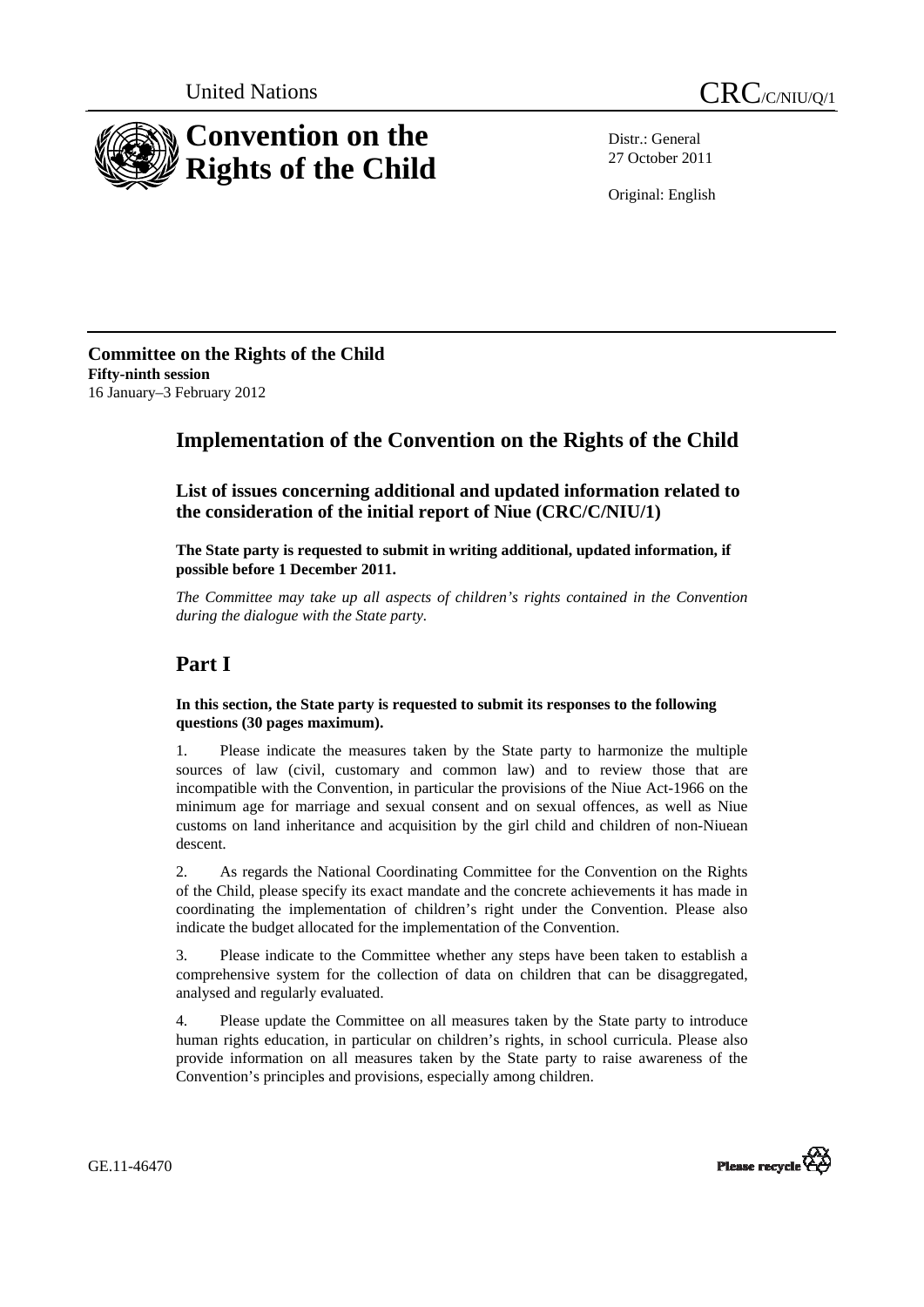5. Please inform the Committee of the legislative, administrative and judicial measures taken by the State party to eliminate corporal punishment at home and in school.

6. Please indicate how the public court hearing on adoption under the Adoption Act complies with children's right to privacy, and what measures are taken by the State party to ensure the protection of the child's best interests throughout the adoption process. Please also indicate what measures are taken by the State party to ensure the protection of children's rights and registration in cases of traditional adoptions.

7. Please update the Committee on measures taken to introduce effective and confidential sexual and reproductive health programmes for adolescents that are aimed at combating teenage pregnancy and that take into account adolescents' right to privacy. Also please inform the Committee of policies, strategies and other measures taken, if any:

To raise awareness among children and adolescents of the health implications and consequences associated with early sexual relations;

(b) To eliminate gender-based stereotypes and societal taboos which contribute to persistent discrimination and sexual abuse of girls at school and at home;

(c) To establish mental health services and programmes for adolescents.

8. Please provide information on measures or policies adopted by the State party to combat adolescent drug and alcohol abuse. Also please inform the Committee of plans to establish rehabilitation programmes and reintegration services for adolescents.

9. Please inform the Committee of the treatment and counselling services offered by the State party for child victims of sexual and physical abuse. Also please indicate the steps taken by the State party to make these services known to and accessible for children.

### **Part II**

 **In this section the Committee invites the State party to briefly (three pages maximum) update the information presented in its report with regard to:** 

- (a) New bills or laws, and their respective regulations;
- (b) New institutions (and their mandates) or institutional reforms;
- (c) Recently introduced policies, programmes and action plans and their scope;
- (d) Recent ratifications of human rights instruments.

### **Part III**

#### **Data, statistics and other information, if available**

1. Please provide information on the number of complaints and number of victims of sexual abuse, including incest, under the age of 18 between the years 2005 and 2010, disaggregated by age and sex; on the number of investigations and prosecutions carried out in this regard; and on pending cases.

2. Please provide data on the number of children with disabilities and on the number of those who enjoy access to education.

3. In the context of adolescent health, please provide data, covering the years 2005 to 2010, on: